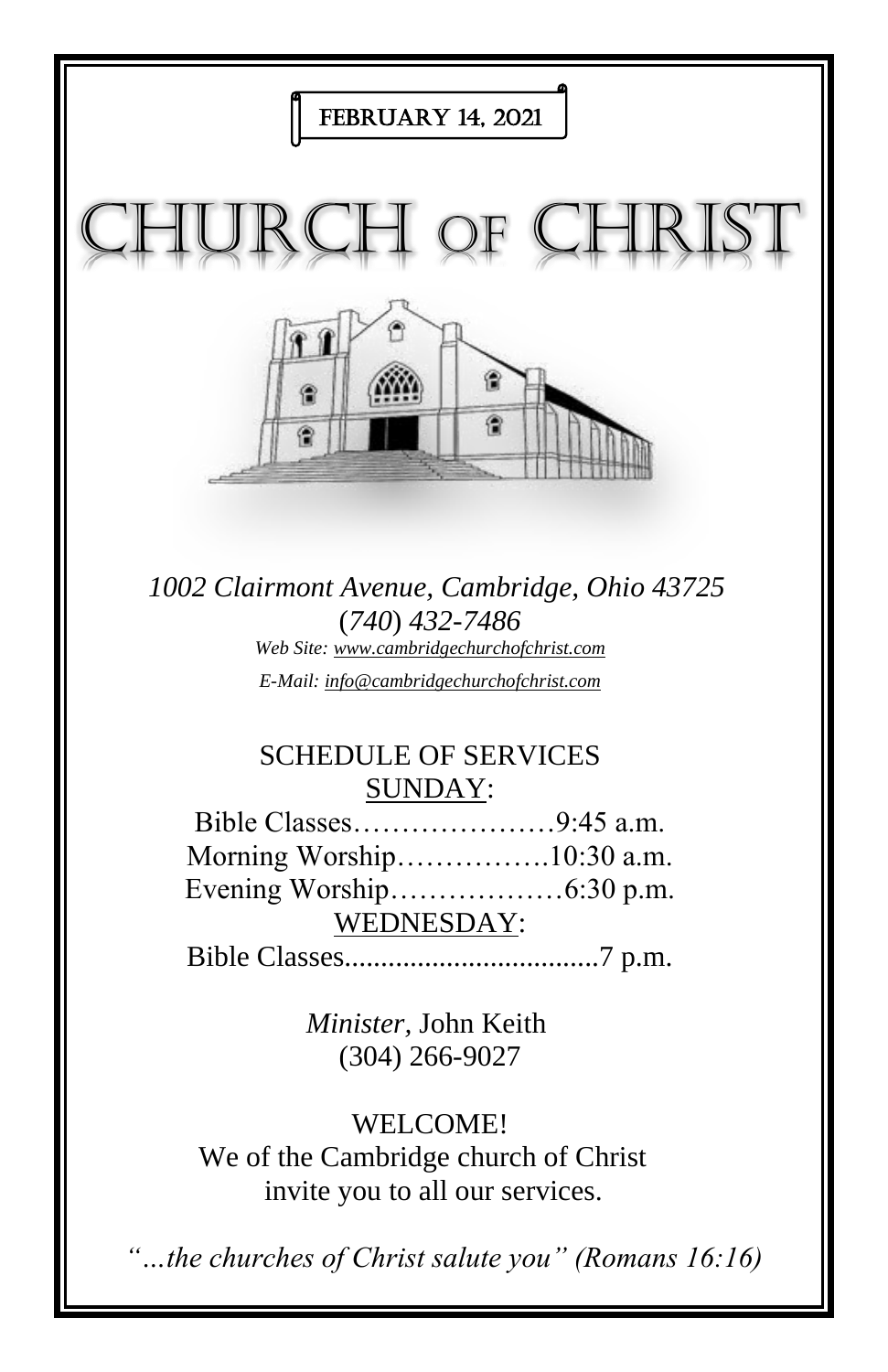#### **WALK IN LOVE Eph. 5:1-2.**

#### **INTRODUCTION**:

- 1. What motivated you to become a Christian? What motivates how you conduct yourself as a Christian?
- 2. Love *agape* which centers in moral preference; doing what is right for someone else.
- 3. we are motivated by love in how we carry ourselves. If not, we had better start!

#### **I. CHRIST ACTED ON OUR BEHALF IN LOVE (1:4-5).**

- A. My persuasion that "in love" belongs to v.5.
- B. A quality in man was predestined for adoption; to be made God's son (Jn. 1:12).
- C. It was God's choice and good pleasure to do so. It was not required by God to do it; rather, He did it out of love-the prime motivating factor.

### **II. BE ROOTED AND GROUNDED IN LOVE (3:17)**.

- A. "That" Christ would find a dwelling place—had no earthly abode (Mt. 8:19-20).
- B. His home is in the hearts (and minds) of Christians on account of *the* faith.
- C. WE must allow Christ to take up residence within us

#### **III. BE FORBEARING TOWARD ONE ANOTHER IN LOVE (4:2)**.

- A. Definitions:
	- 1. "Lowliness" "Lowly thinking, humility
	- 2. "Gentleness" *meekness ("gentle strength")* Similar to Matthew 5:5.
	- 3. "Longsuffering" patience, forbearance.
- B. Application:
	- 1. We must manifest these attributes in our consistent walk as Christians.
	- 2. We must put away pride, treat everyone with courtesy, patience, and love.

## **IV. BE SPEAKING THE TRUTH IN LOVE (4:15, 16)**.

- A. "Truth" (15) speaking the record of what *God* deems is *truth* (*reality*).
- B. We must speak God's truth from an attitude of love—for God, and the hearer.
- C. Edifying in love (16). Building up, speaking truth, unifying spirit

## **V. BE WALKING IN LOVE (5:2)**.

- A. The Summons—Walk in love.
	- 1. We are to imitate Christ's walking in love.
	- 2. The expression of Christ's love was shown when He gave Himself for us (5:25; Rom. 8:23; 1 Thes. 4:9; Gal. 2:20).
- B. The Standard—as Christ.
	- 1. Christ gave Himself an offering, a sacrifice; this fulfilled OT demand.
	- 2. His shed blood brought satisfaction and forgiveness of sin (Heb. 10:14-18; 1 Jn 2:2; 4:10).
	- 3. Christ gave Himself for us; we give ourselves over to Him.
- C. The Savor— "A sweet-smelling aroma"; Christ's sacrifice was pleasing and acceptable to God (cf. Gen. 8:21; Lev. 1:9, 13, 17).

**CONCLUSION**: Are you walking in love for God and fellowman? If not, why not?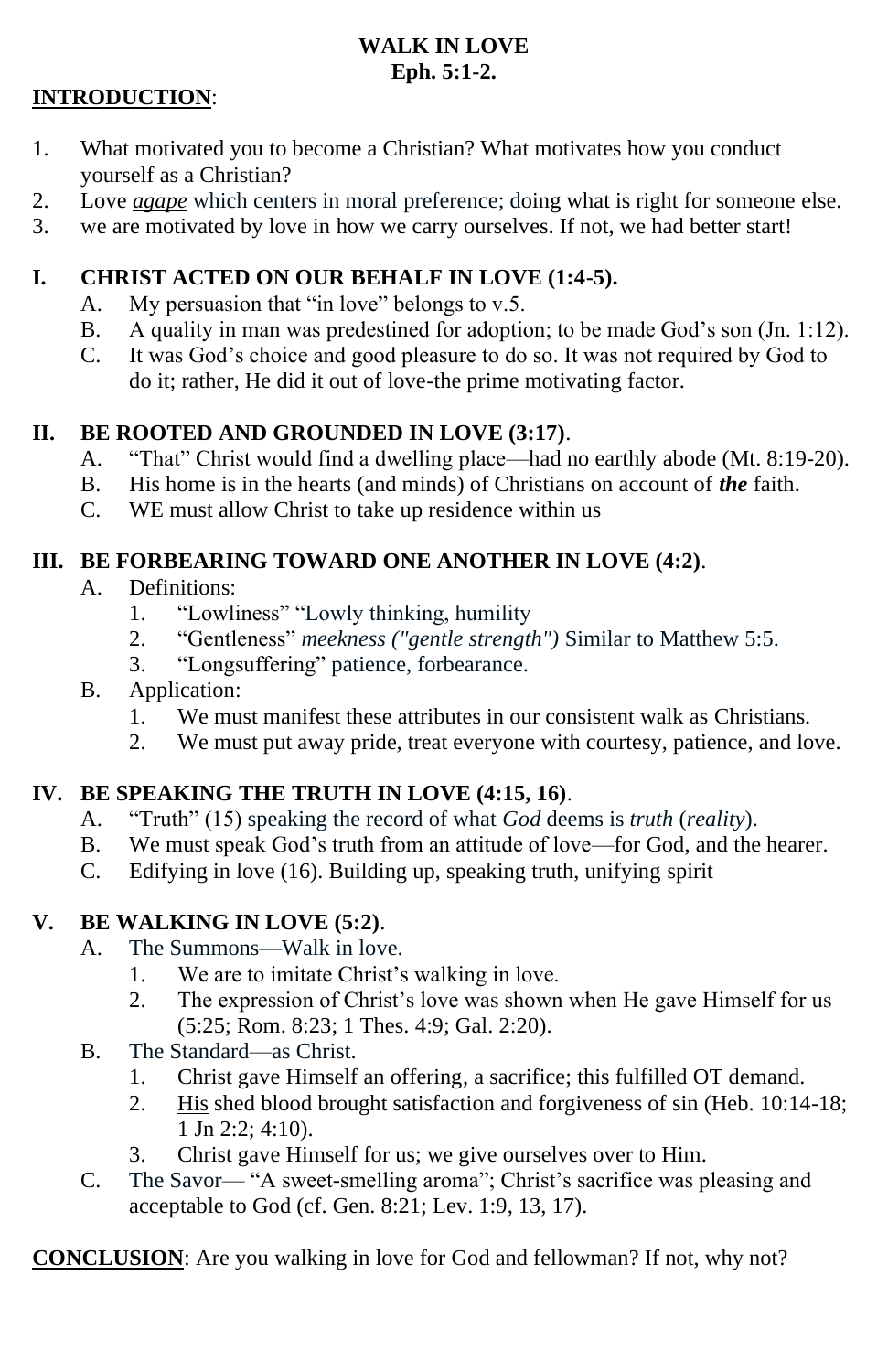#### **LIVING LIFE GOD'S WAY Carl Pollard**

When it comes to sports, there are certain ways of playing. There are rules to follow, specific plays to make, and mistakes to avoid if a team wants to succeed. This same idea applies to our Christianity. In Joshua 1:5-9, we read of certain aspects needed in order to live life God's way. By following these things, we will reap the benefits that are found inside of Christ.

Joshua says that God's way is conditional. In Joshua 1:7, we read, "Only be strong and very courageous, being careful to do according to all the law that Moses my servant commanded you. Do not turn from it to the right hand or to the left, that you may have good success wherever you go." God gave Israel conditions to His being their God: be strong and courageous, do all according to the law of Moses, and do not turn from the right or to the left.

Thinking about our personal relationship with God we can still apply these same commands to our spiritual lives today. For example, the blessings we are promised are received by being strong and courageous in the workplace, doing all according to the law we are under (the new covenant), and not wavering in our faith. If we want to live our lives according to God's will, we must understand that our relationship to Him is conditional. Our relationship is based on our willingness to listen to His word.

We must also understand that God's way is a command, not a suggestion (1:7-8). He is the creator. He has the authority to create the way, He has the authority to make what He says a command. If we want the blessings of following His way, we must practice the commands He has given each one of us.

Just as the Israelites were given certain commands, we also are commanded to follow certain laws. Love the Lord our God with ALL of our heart, soul, mind and strength. We are commanded to love God with every aspect of our lives (Matt. 22:36-40). When we think about our lives, every decision should be based on the will of God. We must recognize that God's way of living is a command.

If we want to live our lives God's way, we must recognize that the blessings we are promised are conditional, and the things we read in scripture are a command. But we should find joy in knowing that God's way is comforting. Joshua 1:9 reads, "Have I not commanded you? Be strong and courageous. Do not be frightened, and do not be dismayed, for the Lord your God is with you wherever you go."

There is absolutely no reason for us to tremble when the Creator is on our side. There is never a reason to be dismayed when the defeater of sin is with us. We have a loving God with us wherever we go in life. God's way of living is best, and if we will let Him control our everyday lives, we can find comfort, hope, and joy in Him.